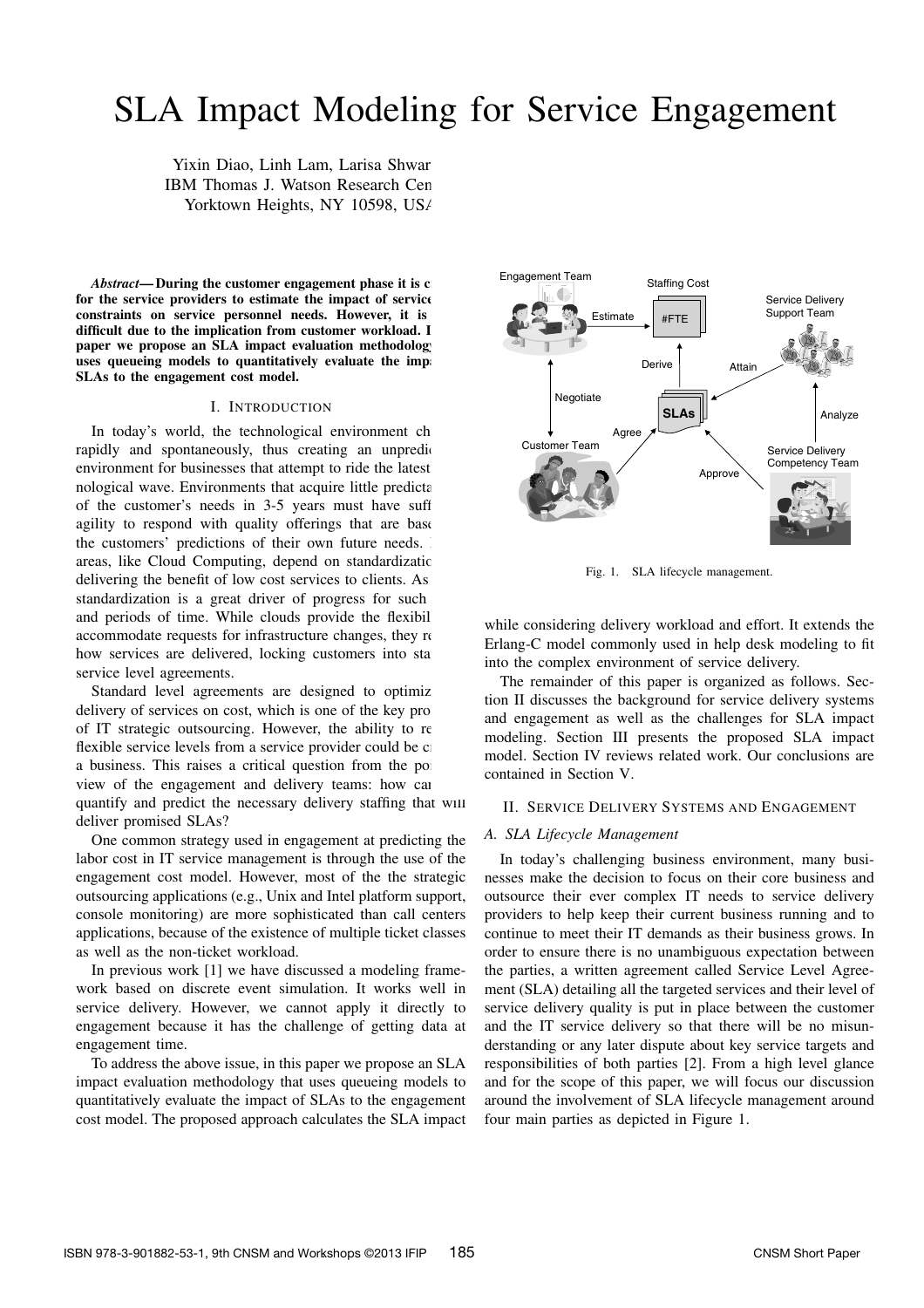In Figure 1, during engagement time, the Engagement Team of a selected service delivery provider works with the Customer Team to collect their IT and business requirements either through interviews or questionnaires. With the specified requirements, the two teams works together to draft a contract and start to negotiate on terms, conditions, service to be delivered along with the prices. As the negotiation is going on, the Engagement Team estimates the cost case model for this contract which is then used to drive the SLAs. There are various parameters that are important inputs to the cost case model such as the numbers of different servers to be supported, the types of applications and whether they fit the service delivery provider's standard offerings or not. However, the essence of the cost case model is to estimate the staffing cost (the number of FTEs needed for this contract) so that the SLA attainment targets could be met and the service delivery provider remains profitable during the lifecycle of this contract.

As part of the contract negotiation, objective quantitative measurements of availability and performance of IT system as well as business process specified in SLAs will also be negotiated. For example, to express acceptable service downtime (e.g. "monthly availability of Individual Web Server will be no less than 99.7 percent") or refund policies for missing service level targets downtime (e.g. "credit customer two thousand dollars if a monthly average network latency across the provider ISP access links to the backbone is higher than 95 milliseconds") [3]. Before the SLAs are finalized and agreed by the Customer Team, the SLAs have to be reviewed and approved by the Service Delivery Competency Team to make sure the targets promised by the Engagement Team to the customers are actually deliverable and attainable by their Service Delivery Support Teams. Since SLA negotiation happens during the engagement time and there is no customer data from the customer to validate the proposed SLAs, the Service Delivery Competency Team approves the proposed SLAs largely based their experience and on similar SLAs of customers from the same industry.

Once the SLAs are live, they will be monitored and tracked in to ensure service quality and performance targets are met. Analysis can be done to see if the estimates predicted by the cost case model match the actual cost of the Service Delivery Support Team. If the discrepancy is too big, the allocation of the staffing may need to be adjusted and remediation or recommendation will need to feedback to the Engagement Team for future SLAs negotiation.

# *B. Modeling Service Delivery*

Service delivery involves customers contracting with a services provider on a menu of IT services such as security patch management, network management, and data backup and restores management [4]. In order for the service delivery provider to fulfill such services, they usually have teams of service agents serving multiple customers on their work requests. These agents typically are grouped into teams according to the depth and breadth of the skills they have, where the breadth of skill (i.e. knowledgeable in a range of IT areas) and the depth of skills (i.e. master the skill in specific in those IT areas). Agents are usually assigned to multiple customers whose service support requires the agents' skill sets. As service requests arrive with the severity specified by the customers, the service delivery center will still prioritize the requests based on the customer's SLA in relative to its scope, target time and percentage attainment for the time frame that being measured. It has always been a challenge of the service delivery center to balance the right number of staffing at different shifts so that even with the random arriving workload, the handful of agents at any shift can help to resolve the requests without missing SLAs targets and avoid the associated penalties.

Facing the constant challenge to stay competitive in cost, performance and customer satisfaction, the service delivery providers use various modeling techniques to help them balance workload request, service agents service level targets. However, there are a number of complexities in trying to model a service delivery center properly. First, in reality requests with different severity come in at a random rate over the course of business/calendar and days of the week, they could be non-uniform. Second, the center could be staffed with agents with different level skill sets. Third, it is difficult to model the exact timing of breaks agents take randomly during their shift. Lastly, the service level attainment level is not measured on per request basis but instead measured through out a period of time like a month. In addition, the service target time can be either in the unit of calendar hours or business hours; in the latter case, a business calendar is required [4].

To address these modeling complexities, simulation approach which allows users to accurately capture the complexity of the reality tends to work better than the analytical models. As in [1], we chose simulation approach since we were interested in modeling a services delivery environment. The solutions obtained must be relevant for the real world services delivery environment that was being modeled because the solutions would be implemented in practice. Further more, simulation modeling allows for what-if analysis and can support the delivery manager to quantitatively measure the cost related to service delivery decisions such as (i) changing the mix of customers assigned to a team of agents, (ii) unskilled agents (improving agent knowledge or increasing agent service time), or (iii) including unreasonable contract terms in customer contracts.

However, during engagement time because of the lack of data availability and the necessity of fast turn around negotiation time, we choose to use the analytical model to capture the key queuing effect and apply approximation techniques to get closer to realistic. Such an analytical model is simple, fast and can provide a good estimation on SLA attainment with the right level of staffing.

# III. SLA IMPACT MODEL

In this section we describe the modeling framework for calculating the SLA impact while considering the interaction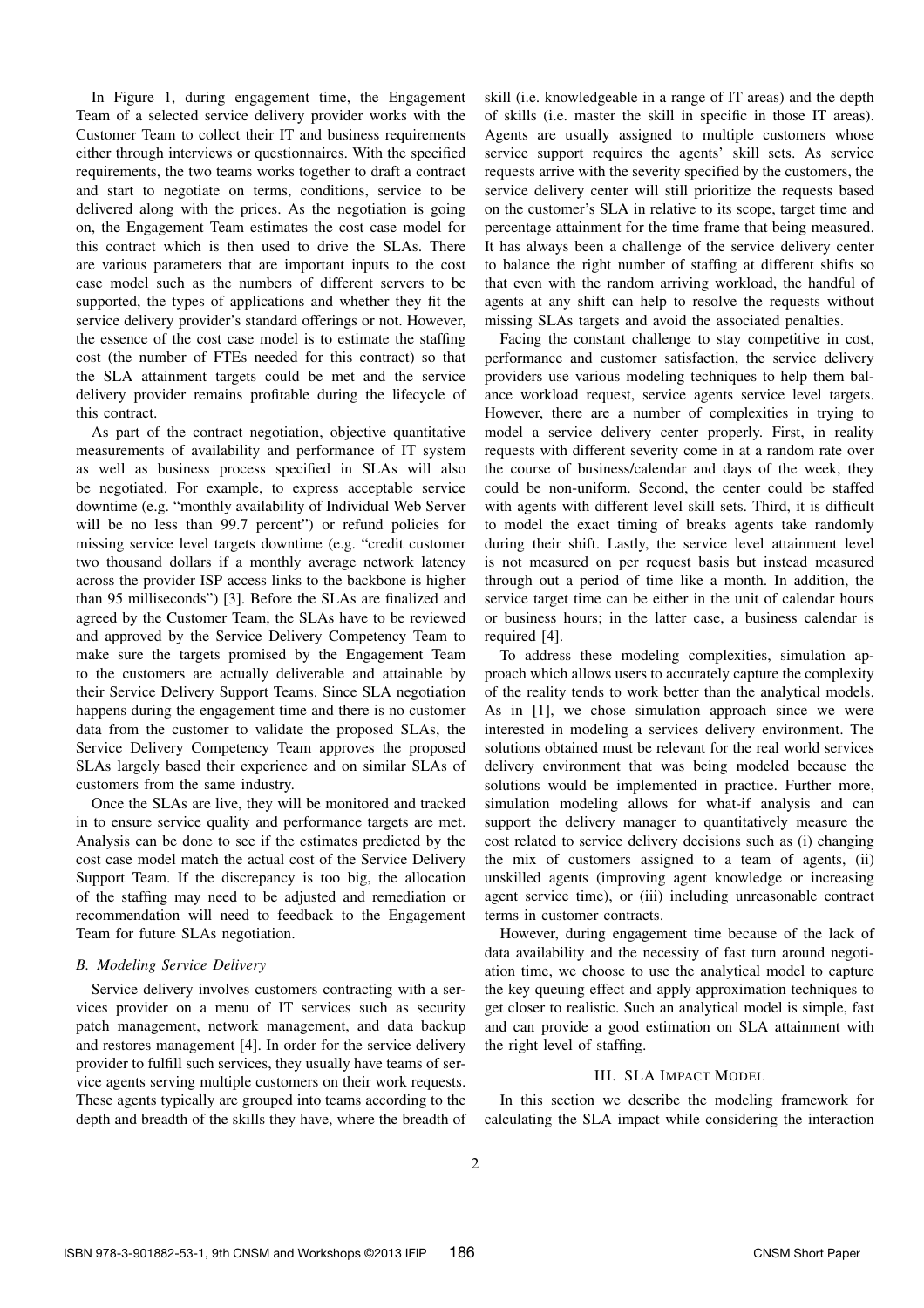

Fig. 2. SLA impact model.

with service workload and delivery effort.

The overall model structure is first discussed in detail. Subsequently, we summarize the model usage scenario.

Queueing theory is the study of "the phenomena of standing, waiting, and serving" [5]. Many forms of queueing models have been studied in a vast of literature and applied to various real world problems. In this paper, we choose to build our model based on the Erlang-C formula, which captures the multiple servers (a.k.a., service agents) nature of service delivery and has the closed form solution for tail probabilities.

The Erlang-C formula is also known as the  $M/M/c/\infty$ or simply  $M/M/c$  queueing model in Kendall notation. An  $M/M/c$  model assumes Poisson arrivals, exponential service times,  $c$  number of servers, infinitely many waiting positions, and first-come first-served queueing discipline. The Erlang-C model has been widely used in telecommunication systems and especially call center applications to calculate the required number of operators subject to given call volume and desired waiting time. However, we cannot directly apply the Erlang-C model to service delivery applications. because of the existence of multiple ticket classes as well as the non-ticket workload.

In this paper we propose a mixed multi-queue Erlang-C model as an extension of the standard single-queue Erlang-C. As shown in Figure 2, the overall ticket workload is divided into multiple sub-workload where  $\lambda_i$  indicates the arrival rate for class  $i, i = 1, 2, \ldots, N$ . Each queue is servicing an single ticket service class with  $c_i$  service agents and  $\mu_i$  per-agent service rate. The SLA attainment level can be calculated as the probability that the ticket resolution time  $t_i$  will be less than or equal to the target time  $T_i$ 

$$
P(t_i \leq T_i) = \frac{c_i - x_i - 1 + C(c_i, x_i)}{c_i - x_i - 1} \left(1 - e^{-\mu_i T_i}\right)
$$

$$
-\frac{C(c_i, x_i)}{c_i - x_i - 1} \left(1 - e^{-(c_i - x_i)\mu_i T_i}\right) \quad (1)
$$

$$
C(c_i, x_i) = \frac{\frac{x_i^{c_i}}{c_i!}}{\frac{x_i^{c_i}}{c_i!} + \left(1 - \frac{x_i}{c_i}\right) \sum_{k=0}^{c_i - 1} \frac{x_i^k}{k!}}
$$
(2)

where  $x_i = \lambda_i / \mu_i$  denotes the traffic intensity and  $C(c_i, x)$ denotes the Erlang-C function [6].



Fig. 3. Approach to constructing and applying the SLA impact model.

In addition to the ticket workload, we specify the service agents to work on non-ticket work if the corresponding ticket work queue is empty. This specification allows the work conserving behavior of each queue and keeps the above SLA attainment level calculation intact. Given non-ticket workload with arrival rate  $\lambda_0$  and service rate  $\mu_0$ , the following inequality defines the stability condition to be satisfied for maintaining the overall queueing stability

$$
\sum_{i=0}^{N} \frac{\lambda_i}{\mu_i} < \sum_{i=1}^{N} c_i \tag{3}
$$

in addition to the per-queue ticket workload stability condition  $\lambda_i/\mu_i < c_i, i = 1, 2, ..., N$ .

The main scenario of using the SLA impact model is to estimate the labor cost (or FTEs) under different SLA terms. The estimation procedure consists of four distinct steps, which is depicted in Figure 3 and summarized as follows:

*1) Collecting Workload and Effort Data:* There are two sets of data to be collected for constructing the SLA impact model: workload data and effort data. The workload data captures the incoming ticket workload. It includes the workload volume and severity percentage. Both can be obtained from the ticketing system. The effort data defines the working time that the service agents spend on the ticket. Since this data is usually unavailable for new customers, we resort to the historic effort database which stores the effort time from existing customers collecting through timing studies.

*2) Defining Baseline Staffing:* While the SLA impact model quantifies the SLA impact through the queueing-based delivery operation, it does not capture all engagement factors that are used to estimate the labor cost. In contrast, the engagement team typically uses the so-called engagement costing model to quantify the impact of a large number of engagement factors but not the SLAs in most cases. Due to the complementary nature of the two models, we resort to the engagement costing model first to come up with the baseline staffing from the standard SLAs.

*3) Calibrating Model Parameters:* We calibrate the SLA impact model to ensure that under the standard SLAs the